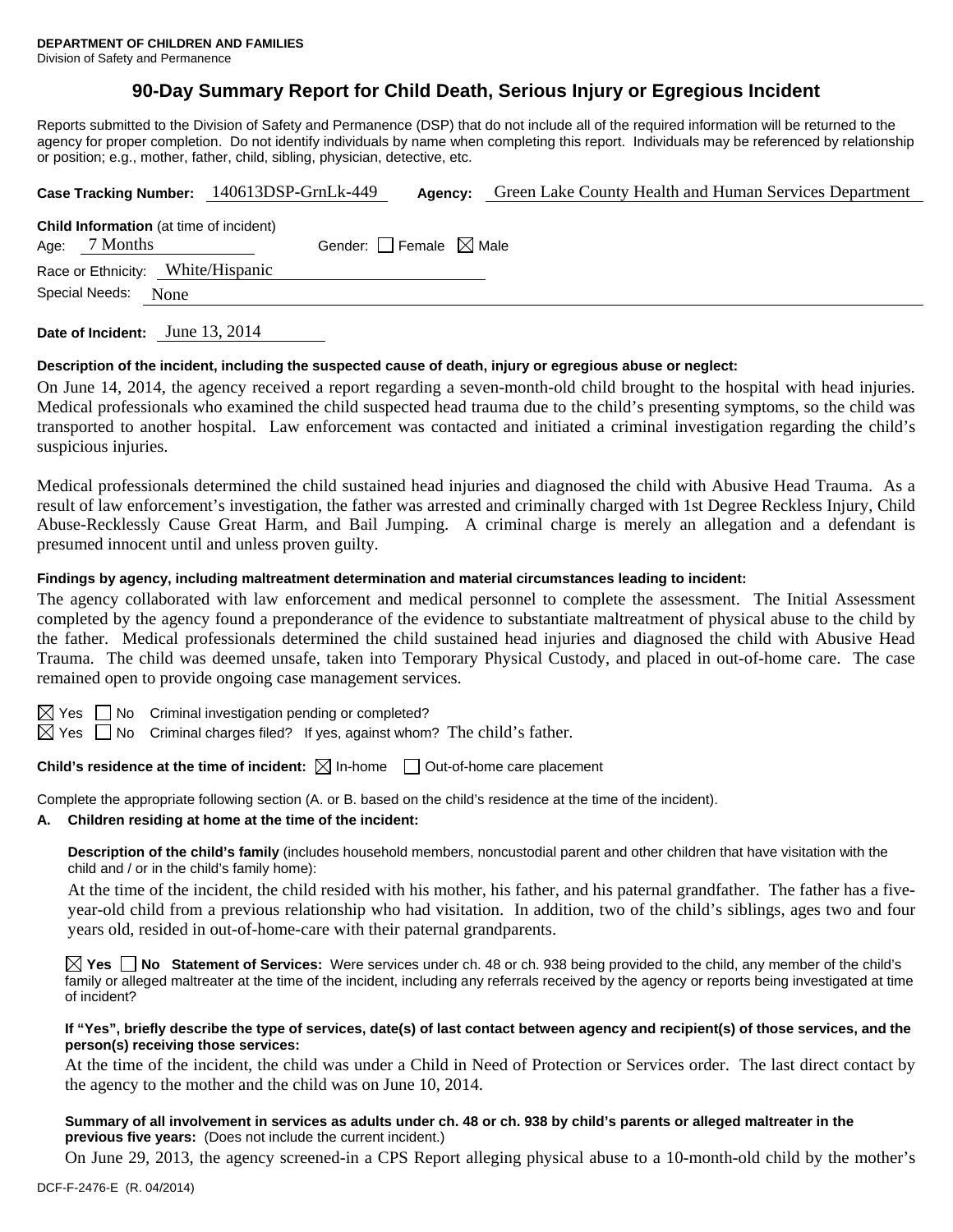boyfriend (father of 10-month-old child). An assessment was completed by the agency and the allegation of physical abuse to the child by the mother's boyfriend was substantiated, the allegation of physical abuse (for the healing rib fractures) to the child by an unknown maltreater was substantiated, and the allegation of neglect to the child by the child's mother was substantiated. The child and his two siblings were deemed unsafe, taken into Temporary Physical Custody, and placed in out-of-home care. A Child in Need of Protection or Services was filed on July 23, 2013, and the case remained open to provide ongoing case management.

#### **Summary of actions taken by the agency under ch. 48, including any investigation of a report or referrals to services involving the child, any member of the child's family living in this household and the child's parents and alleged maltreater.** (Does not include the current incident.)

(Note: Screened out reports listed in this section may include only the date of the report, screening decision, and if a referral to services occurred at Access. Reports that do not constitute a reasonable suspicion of maltreatment or a reason to believe that the child is threatened with harm are not required to be screened in for an initial assessment, and no further action is required by the agency.)

On October 20, 2010, the agency screened-in a Services Report. The agency provided the family with community resources.

On September 14, 2011, the agency screened-out a CPS Report.

On January 28, 2013, the agency screened-out a CPS Report.

On April 30, 2013, the agency screened-out a CPS Report.

On June 29, 2013, the agency screened-in a CPS Report alleging physical abuse to a 10-month-old child by the mother's boyfriend. An assessment was completed by the agency and the allegation of physical abuse to the child by the mother's boyfriend was substantiated. A Child in Need of Protection or Services was filed on July 23, 2013, and the case remained open to provide ongoing case management.

On August 7, 2013, the agency screened-in a Services Report report requesting courtesy supervision from another agency.

## **Summary of any investigation involving the child, any member of the child's family and alleged maltreater conducted under ch. 48 and any services provided to the child and child's family since the date of the incident:**

The agency collaborated with law enforcement and medical personnel to complete the assessment. The Initial Assessment completed by the agency found a preponderance of the evidence to substantiate maltreatment of physical abuse to the child by the father. Medical professionals determined the child sustained head injuries and diagnosed the child with Abusive Head Trauma. The child was deemed unsafe, taken into Temporary Physical Custody, and placed in out-of-home care. The case remained open to provide ongoing case management services.

### **B. Children residing in out-of-home care (OHC) placement at time of incident:**

# **Description of the OHC placement and basis for decision to place child there:** N/A

### **Description of all other persons residing in the OHC placement home:**

 $N/A$ 

**Licensing history:** Including type of license, duration of license, summary of any violations by licensee or an employee of licensee or other actions that constitute a substantial failure to protect and promote the welfare of the child. N/A

|                        | Summary of any actions taken by agency in response to the incident: (Check all that apply.) |  |                                                   |  |
|------------------------|---------------------------------------------------------------------------------------------|--|---------------------------------------------------|--|
| $\boxtimes$            | Screening of Access report                                                                  |  | Attempted or successful reunification             |  |
|                        | Protective plan implemented                                                                 |  | Referral to services                              |  |
|                        | Initial assessment conducted                                                                |  | Transportation assistance                         |  |
| XMXXX                  | Safety plan implemented                                                                     |  | Collaboration with law enforcement                |  |
|                        | Temporary physical custody of child                                                         |  | Collaboration with medical professionals          |  |
|                        | Petitioned for court order / CHIPS (child in need of                                        |  | Supervised visitation                             |  |
|                        | protection or services)                                                                     |  | Case remains open for services                    |  |
| $\boxtimes$            | Placement into foster home                                                                  |  | Case closed by agency                             |  |
| $\Box$                 | <b>Placement with relatives</b>                                                             |  | Initiated efforts to address or enhance community |  |
| $\overline{\boxtimes}$ | Ongoing Services case management                                                            |  | collaboration on CA/N cases                       |  |
|                        |                                                                                             |  | Other (describe):                                 |  |
|                        |                                                                                             |  |                                                   |  |